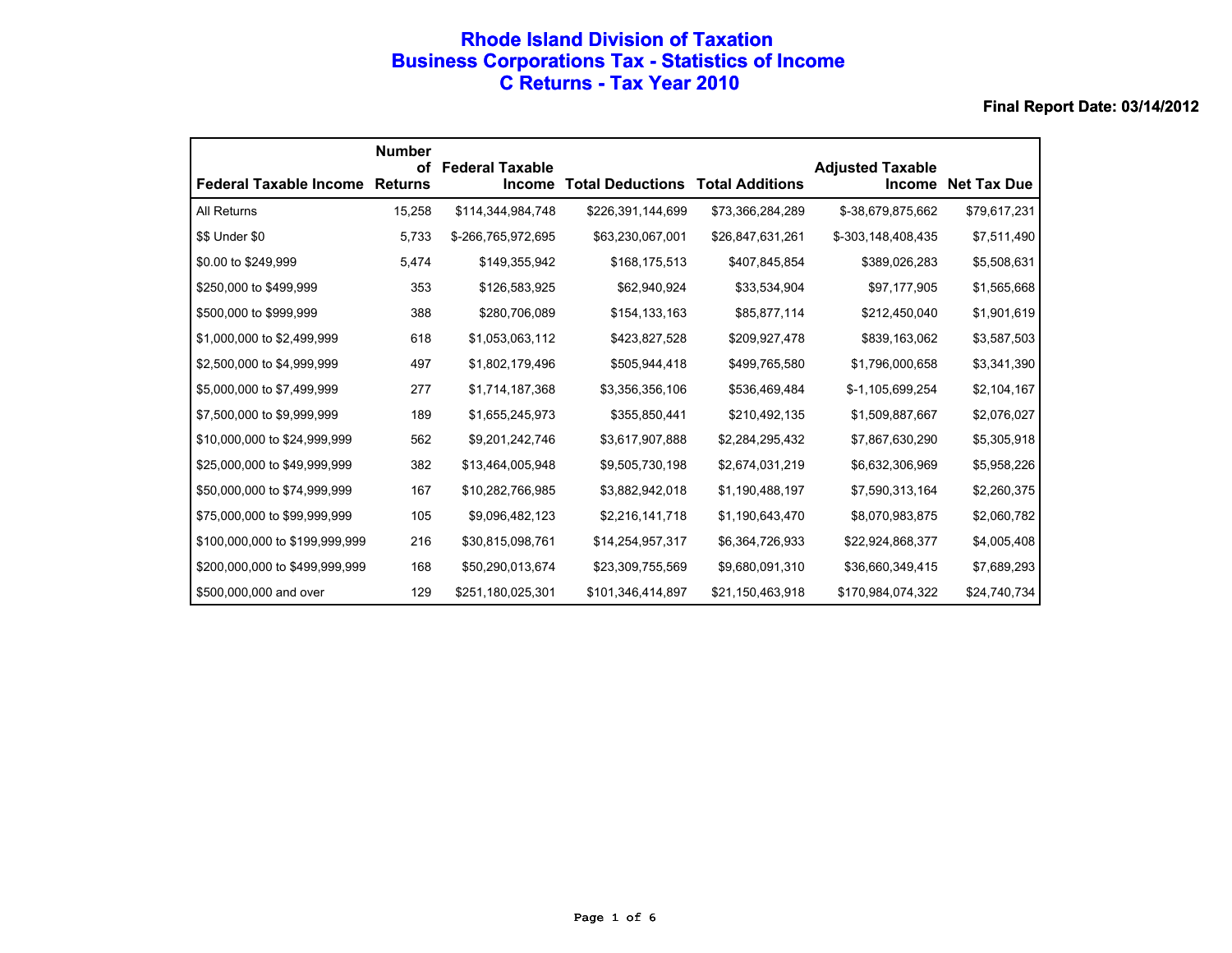# **Rhode Island Division of Taxation Business Corporations Tax - Statistics of Income C Returns - Deductions from Federal Taxable Income - Tax Year 2010**

| <b>Federal Taxable</b><br><b>Income</b> | <b>Number</b><br>οf<br><b>Returns</b> | <b>Net</b><br>Operating<br>Loss<br>Count | <b>Net</b><br><b>Operating</b><br><b>Loss Amount</b> | <b>Special</b><br><b>Deductions</b><br>Count | <b>Special</b><br><b>Deductions</b><br>Amount | <b>Exempt</b><br><b>Dividends</b><br>and<br><b>Interest</b><br>Count | <b>Exempt</b><br><b>Dividends and Dividends</b><br><b>Interest</b><br><b>Amount</b> | Foreign<br>Gross-Up<br>Count | Foreign<br><b>Dividends and Depreciation</b><br>Gross-Up<br><b>Amount</b> | <b>Bonus</b><br>and Sec 179<br>Count | <b>Bonus</b><br><b>Depreciation</b><br>and Sec 179<br><b>Amount</b> |
|-----------------------------------------|---------------------------------------|------------------------------------------|------------------------------------------------------|----------------------------------------------|-----------------------------------------------|----------------------------------------------------------------------|-------------------------------------------------------------------------------------|------------------------------|---------------------------------------------------------------------------|--------------------------------------|---------------------------------------------------------------------|
| All Returns                             | 15,258                                | 2,726                                    | \$96,875,963,090                                     | 1,158                                        | \$84,211,033,571                              | 973                                                                  | \$19,943,591,950                                                                    | 410                          | \$8,811,746,121                                                           | 3,759                                | \$16,548,809,967                                                    |
| \$\$ Under \$0                          | 5,733                                 | 423                                      | \$45,478,372,850                                     | 363                                          | \$7,443,337,185                               | 322                                                                  | \$4,922,760,907                                                                     | 109                          | \$1,143,913,950                                                           | 1,418                                | \$4,241,682,109                                                     |
| \$0.00 to \$249,999                     | 5,474                                 | 1,382                                    | \$79,085,666                                         | 192                                          | \$7,950,715                                   | 69                                                                   | \$2,534,257                                                                         | 3                            | \$626,684                                                                 | 967                                  | \$77,978,191                                                        |
| \$250,000 to<br>\$499,999               | 353                                   | 93                                       | \$40,227,206                                         | 29                                           | \$6,846,242                                   | 20                                                                   | \$7,771,267                                                                         | $\mathbf{2}$                 | \$76,116                                                                  | 118                                  | \$8,020,093                                                         |
| \$500,000 to<br>\$999,999               | 388                                   | 86                                       | \$88,672,240                                         | 30                                           | \$5,603,195                                   | 27                                                                   | \$35,874,824                                                                        | 5                            | \$6,269,834                                                               | 116                                  | \$17,713,070                                                        |
| \$1,000,000 to<br>\$2,499,999           | 618                                   | 122                                      | \$280,757,509                                        | 42                                           | \$37,021,687                                  | 38                                                                   | \$22,345,489                                                                        | 12                           | \$3,837,256                                                               | 202                                  | \$79,865,587                                                        |
| \$2,500,000 to<br>\$4,999,999           | 497                                   | 116                                      | \$335,652,957                                        | 43                                           | \$79,528,791                                  | 35                                                                   | \$17,321,773                                                                        | 9                            | \$4,009,467                                                               | 154                                  | \$69,431,430                                                        |
| \$5,000,000 to<br>\$7,499,999           | 277                                   | 71                                       | \$3,107,565,313                                      | 27                                           | \$154,474,362                                 | 25                                                                   | \$14,410,254                                                                        | 8                            | \$9,832,156                                                               | 110                                  | \$70,074,021                                                        |
| \$7,500,000 to<br>\$9,999,999           | 189                                   | 26                                       | \$202,753,675                                        | 22                                           | \$36,664,311                                  | 28                                                                   | \$51,180,657                                                                        | 13                           | \$26,704,477                                                              | 64                                   | \$38,547,321                                                        |
| \$10,000,000 to<br>\$24,999,999         | 562                                   | 125                                      | \$1,905,300,345                                      | 70                                           | \$936,423,965                                 | 76                                                                   | \$296,641,607                                                                       | 32                           | \$71,538,075                                                              | 212                                  | \$408,003,896                                                       |
| \$25,000,000 to<br>\$49,999,999         | 382                                   | 99                                       | \$6,782,229,453                                      | 85                                           | \$1,037,974,114                               | 72                                                                   | \$468,204,930                                                                       | 33                           | \$127,543,201                                                             | 122                                  | \$1,089,778,500                                                     |
| \$50,000,000 to<br>\$74,999,999         | 167                                   | 36                                       | \$1,976,159,145                                      | 44                                           | \$1,253,701,731                               | 38                                                                   | \$322,130,764                                                                       | 27                           | \$159,448,315                                                             | 53                                   | \$171,502,063                                                       |
| \$75,000,000 to<br>\$99,999,999         | 105                                   | 19                                       | \$453,243,753                                        | 21                                           | \$1,085,753,615                               | 30                                                                   | \$278,513,912                                                                       | 17                           | \$119,959,141                                                             | 42                                   | \$278,671,297                                                       |
| \$100,000,000 to<br>\$199,999,999       | 216                                   | 53                                       | \$6,379,686,117                                      | 67                                           | \$4,492,027,262                               | 64                                                                   | \$1,581,662,720                                                                     | 45                           | \$640,651,519                                                             | 85                                   | \$1,160,929,699                                                     |
| \$200,000,000 to<br>\$499,999,999       | 168                                   | 41                                       | \$7,510,214,137                                      | 49                                           | \$7,323,953,129                               | 63                                                                   | \$3,646,767,709                                                                     | 45                           | \$1,067,114,176                                                           | 58                                   | \$3,761,706,418                                                     |
| \$500,000,000 and<br>over               | 129                                   | 34                                       | \$22,256,042,724                                     | 74                                           | \$60,309,773,267                              | 66                                                                   | \$8,275,470,880                                                                     | 50                           | \$5,430,221,754                                                           | 38                                   | \$5,074,906,272                                                     |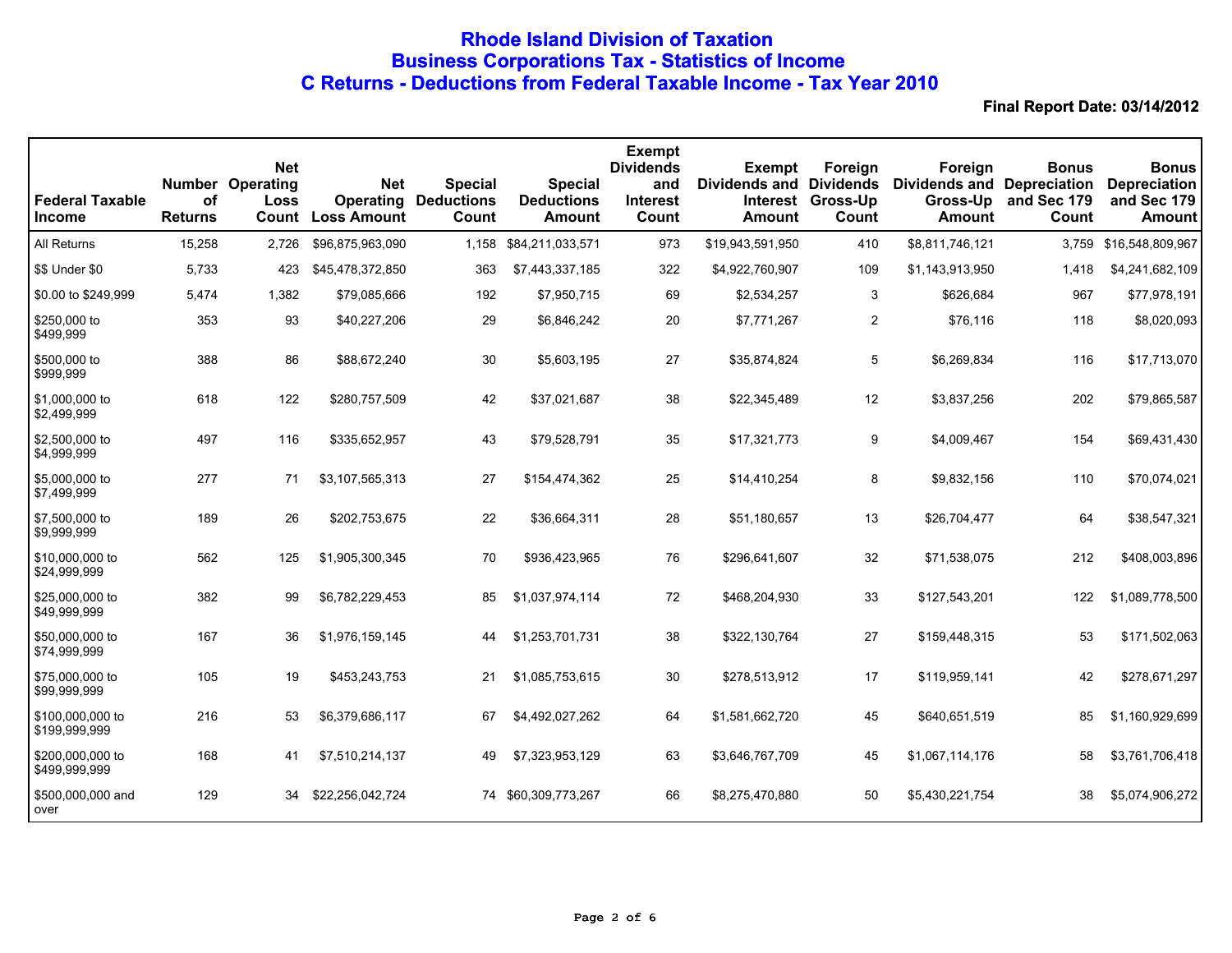# **Rhode Island Division of Taxation Business Corporations Tax - Statistics of Income C Returns - Additions to Federal Taxable Income - Tax Year 2010**

| <b>Federal Taxable Income</b>  | <b>Number Interest</b><br>Οf<br><b>Returns</b> | <b>Income</b><br>Count | Interest Income<br>Amount | Rhode<br><b>Island</b><br>Corporate<br>Taxes<br>Count | <b>Rhode Island</b><br><b>Taxes</b><br>Amount | <b>Bonus</b><br><b>Corporate Depreciation</b><br>and Sec 179<br>Count | <b>Bonus</b><br><b>Depreciation</b><br>and Sec 179<br><b>Amount</b> | Captive<br><b>REIT</b><br><b>Dividends</b><br>Paid<br><b>Deduction</b><br>Count | <b>Captive REIT</b><br><b>Dividends</b><br>Paid<br><b>Deduction</b><br><b>Amount</b> |
|--------------------------------|------------------------------------------------|------------------------|---------------------------|-------------------------------------------------------|-----------------------------------------------|-----------------------------------------------------------------------|---------------------------------------------------------------------|---------------------------------------------------------------------------------|--------------------------------------------------------------------------------------|
| All Returns                    | 15,258                                         | 487                    | \$3,270,873,063           | 8,653                                                 | \$918,715,611                                 | 3,956                                                                 | \$40,230,322,865                                                    | 14                                                                              | \$744,307,545                                                                        |
| \$\$ Under \$0                 | 5,733                                          | 149                    | \$1,493,623,054           | 3,431                                                 | \$75,826,578                                  | 1,214                                                                 | \$13,469,346,794                                                    | 5                                                                               | \$153,788,002                                                                        |
| \$0.00 to \$249,999            | 5,474                                          | 30                     | \$1,732,130               | 2,415                                                 | \$5,861,057                                   | 703                                                                   | \$151,930,421                                                       | $\overline{2}$                                                                  | \$246,083,386                                                                        |
| \$250,000 to \$499,999         | 353                                            | 11                     | \$3,889,352               | 220                                                   | \$2,295,697                                   | 131                                                                   | \$25,237,337                                                        | $\mathbf 0$                                                                     | \$0                                                                                  |
| \$500,000 to \$999,999         | 388                                            | 14                     | \$2,866,952               | 274                                                   | \$4,245,137                                   | 153                                                                   | \$78,156,490                                                        | 0                                                                               | \$0                                                                                  |
| \$1,000,000 to \$2,499,999     | 618                                            | 20                     | \$1,360,604               | 408                                                   | \$8,754,543                                   | 297                                                                   | \$170,878,283                                                       | 0                                                                               | \$0                                                                                  |
| \$2,500,000 to \$4,999,999     | 497                                            | 22                     | \$10,179,107              | 313                                                   | \$15,012,376                                  | 249                                                                   | \$296,916,377                                                       | 1                                                                               | \$15,625                                                                             |
| \$5,000,000 to \$7,499,999     | 277                                            | 15                     | \$38,826,013              | 176                                                   | \$15,111,681                                  | 139                                                                   | \$215,186,845                                                       | 1                                                                               | \$2,102,568                                                                          |
| \$7,500,000 to \$9,999,999     | 189                                            | 10                     | \$2,695,421               | 141                                                   | \$12,251,123                                  | 81                                                                    | \$179,552,763                                                       | 0                                                                               | \$0                                                                                  |
| \$10,000,000 to \$24,999,999   | 562                                            | 39                     | \$87,759,938              | 409                                                   | \$45,014,061                                  | 311                                                                   | \$1,153,104,393                                                     | 1                                                                               | \$12,086,910                                                                         |
| \$25,000,000 to \$49,999,999   | 382                                            | 35                     | \$106,097,393             | 287                                                   | \$46,944,632                                  | 213                                                                   | \$2,031,984,684                                                     | 0                                                                               | \$0                                                                                  |
| \$50,000,000 to \$74,999,999   | 167                                            | 18                     | \$17,899,994              | 117                                                   | \$31,665,070                                  | 108                                                                   | \$494,119,163                                                       | 0                                                                               | \$0                                                                                  |
| \$75,000,000 to \$99,999,999   | 105                                            | 21                     | \$32,570,030              | 76                                                    | \$10,366,097                                  | 64                                                                    | \$627,376,380                                                       | 0                                                                               | \$0                                                                                  |
| \$100,000,000 to \$199,999,999 | 216                                            | 40                     | \$99,172,528              | 158                                                   | \$24,116,857                                  | 120                                                                   | \$3,236,698,963                                                     | 1                                                                               | \$50,554,840                                                                         |
| \$200,000,000 to \$499,999,999 | 168                                            | 32                     | \$335,370,102             | 130                                                   | \$94,770,445                                  | 95                                                                    | \$6,013,288,231                                                     | 1                                                                               | \$5,713,000                                                                          |
| \$500,000,000 and over         | 129                                            | 31                     | \$1,036,830,445           | 98                                                    | \$526,480,257                                 | 78                                                                    | \$12,086,545,741                                                    | $\overline{2}$                                                                  | \$273,963,214                                                                        |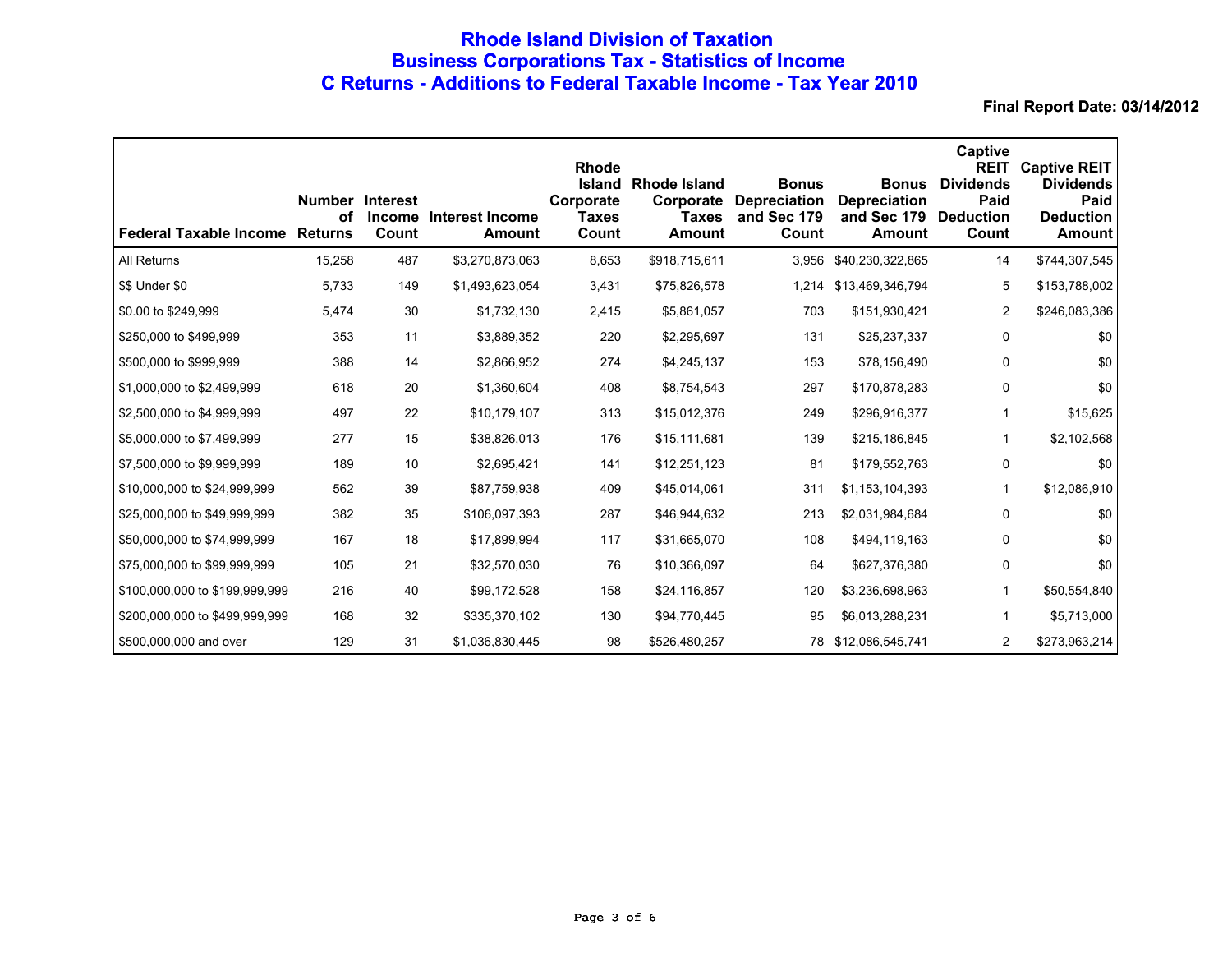# **Rhode Island Division of Taxation Business Corporations Tax - Statistics of Income C Returns - Credits - Tax Year 2010**

|                                | <b>Number</b>        | <b>Historic</b>           | <b>Historic</b>            |                | <b>Investment Investment</b> | <b>R &amp; D</b>        | <b>R&amp;D</b>           | <b>R &amp; D</b>         | <b>R &amp; D</b>          | <b>Enterprise</b> | <b>Enterprise</b> | Other                   | <b>Other</b>             |
|--------------------------------|----------------------|---------------------------|----------------------------|----------------|------------------------------|-------------------------|--------------------------|--------------------------|---------------------------|-------------------|-------------------|-------------------------|--------------------------|
| Federal Taxable Income         | оf<br><b>Returns</b> | <b>Structure</b><br>Count | <b>Structure</b><br>Amount | Tax<br>Count   | Tax<br>Amount                | <b>Expense</b><br>Count | <b>Expense</b><br>Amount | <b>Property</b><br>Count | <b>Property</b><br>Amount | Zone<br>Count     | Zone<br>Amount    | <b>Credits</b><br>Count | <b>Credits</b><br>Amount |
| <b>All Returns</b>             | 15,258               | 3                         | \$35,364                   | 79             | \$9,337,838                  | 40                      | \$2,301,043              | 5                        | \$1,055,105               | 8                 | \$174,750         | 6                       | \$864,374                |
| \$\$ Under \$0                 | 5,733                | $\mathbf 0$               | \$0                        | 9              | \$502,556                    | 10                      | \$927,791                | 3                        | \$919,103                 | 3                 | \$115,945         | 0                       | \$0                      |
| \$0.00 to \$249,999            | 5,474                | 1                         | \$20,000                   | 32             | \$195,308                    | 5                       | \$13,765                 | 0                        | \$0                       | 2                 | \$19,868          |                         | \$20,000                 |
| \$250,000 to \$499,999         | 353                  | $\overline{2}$            | \$15,364                   | 5              | \$19,528                     | $\mathbf 1$             | \$13,957                 | 0                        | \$0                       | 1                 | \$26,106          | 0                       | \$0                      |
| \$500,000 to \$999,999         | 388                  | $\mathbf 0$               | \$0                        | 8              | \$130,099                    | 5                       | \$109,401                | $\mathbf 0$              | \$0                       | 0                 | \$0               | 0                       | \$0                      |
| \$1,000,000 to \$2,499,999     | 618                  | $\mathbf 0$               | \$0                        | 4              | \$229,616                    | 3                       | \$159,860                | $\Omega$                 | \$0                       |                   | \$2,831           | 0                       | \$0                      |
| \$2,500,000 to \$4,999,999     | 497                  | $\mathbf 0$               | \$0                        | 4              | \$148,178                    | 4                       | \$139,095                | 0                        | \$0                       | $\mathbf 0$       | \$0               | 0                       | \$0                      |
| \$5,000,000 to \$7,499,999     | 277                  | 0                         | \$0                        | 0              | \$0                          | 0                       | \$0                      | 0                        | \$0                       | 0                 | \$0               | 0                       | \$0                      |
| \$7,500,000 to \$9,999,999     | 189                  | $\mathbf 0$               | \$0                        |                | \$800,287                    |                         | \$336,429                | 0                        | \$0                       | $\mathbf 0$       | \$0               | 0                       | \$0                      |
| \$10,000,000 to \$24,999,999   | 562                  | 0                         | \$0                        | 5              | \$147,696                    | 2                       | \$169,947                | 0                        | \$0                       | 0                 | \$0               |                         | \$3,363                  |
| \$25,000,000 to \$49,999,999   | 382                  | 0                         | \$0                        | 3              | \$2,038,030                  | 3                       | \$244,004                |                          | \$92,220                  | 0                 | \$0               | $\overline{2}$          | \$82,229                 |
| \$50,000,000 to \$74,999,999   | 167                  | $\mathbf 0$               | \$0                        | $\overline{2}$ | \$178,906                    | 0                       | \$0                      | 0                        | \$0                       | 0                 | \$0               |                         | \$719,072                |
| \$75,000,000 to \$99,999,999   | 105                  | $\mathbf 0$               | \$0                        |                | \$111,891                    |                         | \$81,950                 | 0                        | \$0                       | 0                 | \$0               | 0                       | \$0                      |
| \$100,000,000 to \$199,999,999 | 216                  | $\mathbf 0$               | \$0                        | 2              | \$3,276,846                  | 1                       | \$11,719                 | 0                        | \$0                       |                   | \$10,000          | 0                       | \$0                      |
| \$200,000,000 to \$499,999,999 | 168                  | 0                         | \$0                        | 2              | \$1,215,661                  |                         | \$5,471                  |                          | \$43,782                  | 0                 | \$0               | 0                       | \$0                      |
| \$500,000,000 and over         | 129                  | 0                         | \$0                        |                | \$343,236                    | 3                       | \$87,654                 | 0                        | \$0                       | 0                 | \$0               |                         | \$39,710                 |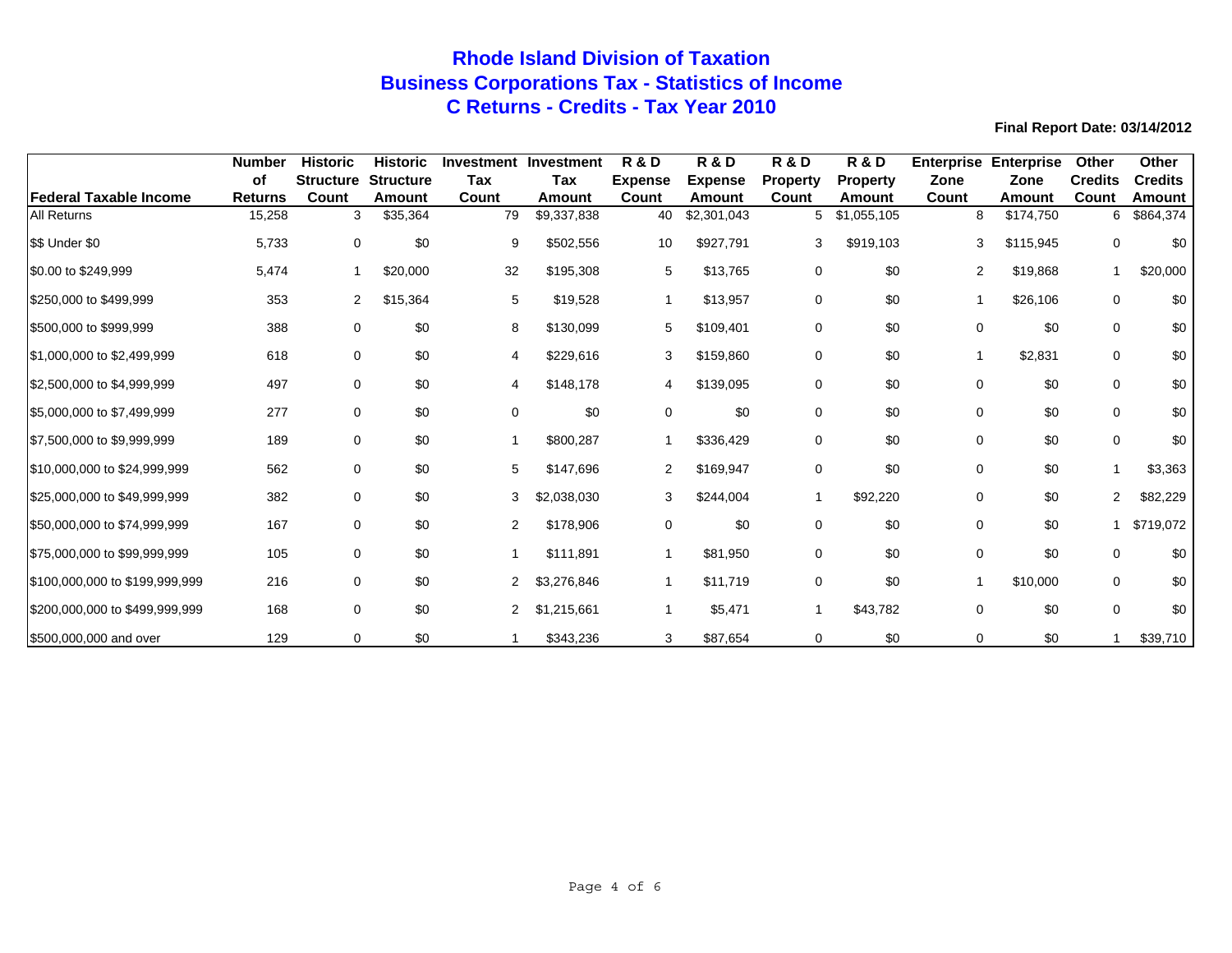### **Rhode Island Division of Taxation Business Corporations Tax - Statistics of Income Minimum Filers - C Returns - Tax Year 2010**

| <b>Total Gross Receipts</b> | Number of<br>Returns |
|-----------------------------|----------------------|
| All Returns                 | 11,878               |
| Under \$25,000              | 4,015                |
| \$25,000 to \$99,999        | 590                  |
| \$100,000 to \$249,999      | 712                  |
| \$250,000 to \$499,999      | 547                  |
| \$500,000 to \$999,999      | 610                  |
| \$1,000,000 to \$2,499,999  | 696                  |
| \$2,500,000 to \$4,999,999  | 593                  |
| \$5,000,000 to \$9,999,999  | 579                  |
| \$10,000,000 and over       | 3.536                |